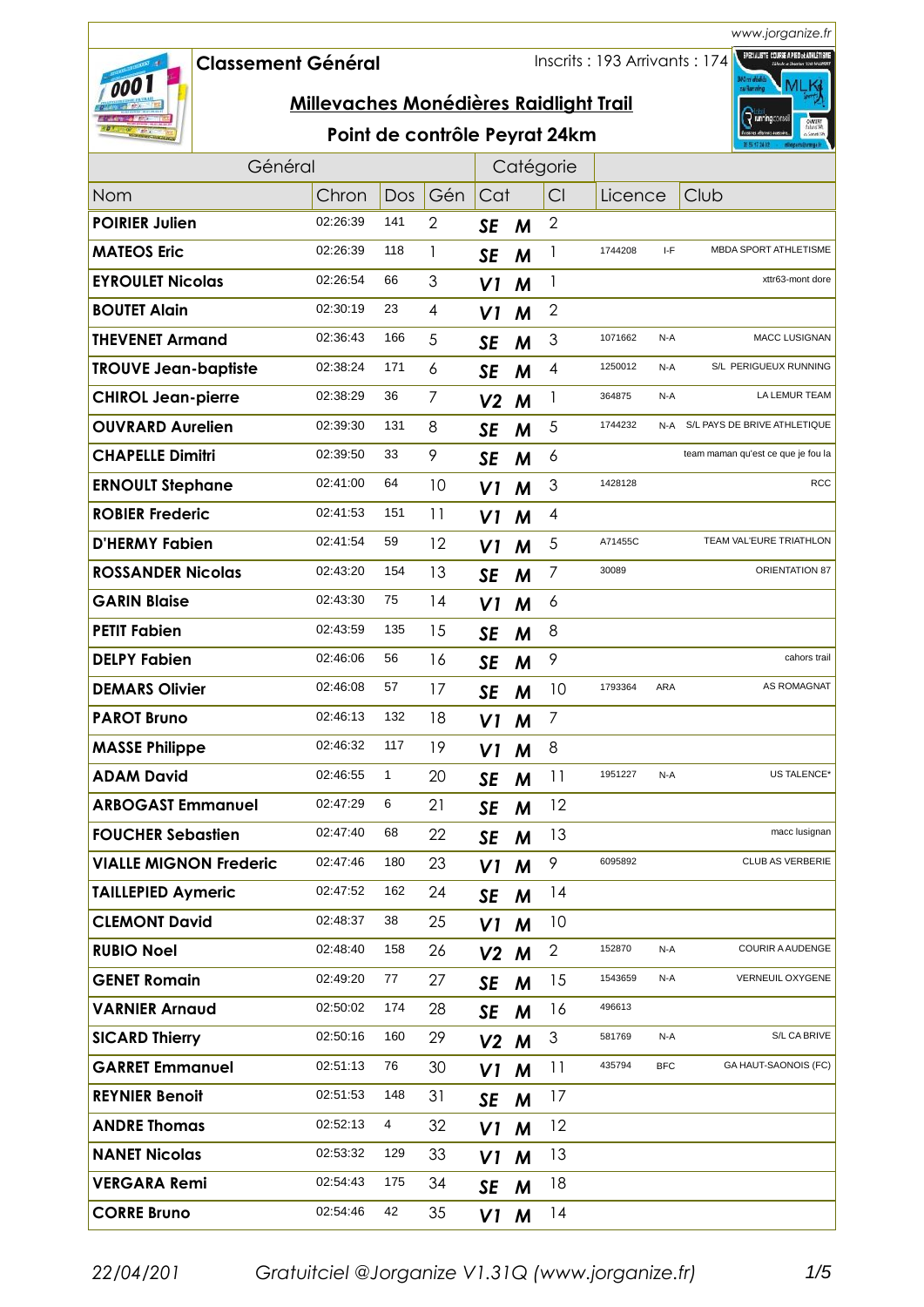## **Classement GÈnÈral**

000

Inscrits : 193 Arrivants : 174



| Point de contrôle Peyrat 24km |  |
|-------------------------------|--|
|-------------------------------|--|

| Général                    |          |     |     | Catégorie      |              |              |         |     |                                  |
|----------------------------|----------|-----|-----|----------------|--------------|--------------|---------|-----|----------------------------------|
| <b>Nom</b>                 | Chron    | Dos | Gén | Cat            |              | CI           | Licence |     | Club                             |
| <b>GUBERT Julien</b>       | 02:54:56 | 84  | 36  | <b>SE</b>      | M            | 19           | 1642472 | N-A | S/L PAYS DE BRIVE ATHLETIQUE     |
| <b>CLUZEAU Thomas</b>      | 02:55:01 | 39  | 38  | VI             | M            | 16           |         |     |                                  |
| <b>CHASTENET Guillaume</b> | 02:55:01 | 34  | 37  | V1             | M            | 15           | A78465L |     | TEAMTRIATHLON87                  |
| <b>SAGE Jerome</b>         | 02:55:06 | 186 | 39  | VI             | M            | 17           |         |     |                                  |
| <b>CHAMBON Guillaume</b>   | 02:56:32 | 32  | 40  | SE             | M            | 20           | 1618190 | N-A | VERNEUIL OXYGENE                 |
| <b>VARDELLE Sebastien</b>  | 02:56:34 | 172 | 41  | V1             | M            | 18           | 1754782 | N-A | VERNEUIL OXYGENE                 |
| <b>LEBLANC Fabien</b>      | 02:56:37 | 108 | 42  | <b>SE</b>      | M            | 21           | 8710201 |     | CLUB ALPIN FRANCAIS LIMOGE       |
| <b>COGNARD Nicolas</b>     | 02:57:32 | 40  | 43  | VI             | M            | 19           |         |     |                                  |
| <b>COUSTY Olivier</b>      | 02:58:00 | 44  | 44  | <b>SE</b>      | M            | 22           |         |     |                                  |
| <b>EYMARD Olivier</b>      | 02:58:09 | 65  | 45  | VI             | M            | 20           |         |     |                                  |
| <b>BECCHIO Nicolas</b>     | 02:58:32 | 12  | 46  | <b>SE</b>      | M            | 23           | 1417789 | I-F | AS CORBEIL-ESSONNES              |
| <b>BOUTIN Olivier</b>      | 02:58:49 | 22  | 47  | <b>SE</b>      | M            | 24           |         |     |                                  |
| <b>LAGORCE Willy</b>       | 02:59:22 | 101 | 48  | <b>SE</b>      | M            | 25           |         |     |                                  |
| <b>BOUYAT Arnaud</b>       | 03:00:09 | 24  | 49  | <b>SE</b>      | M            | 26           |         |     |                                  |
| <b>COUSTY Laurent</b>      | 03:04:00 | 45  | 50  | V1             | M            | 21           | 1491232 | N-A | S/L DONZENAC OXYGENE             |
| <b>ROUXEL Gael</b>         | 03:08:52 | 156 | 51  | <b>SE</b>      | M            | 27           | 1637368 | N-A | S/L CA BRIVE                     |
| <b>REGNIEZ Jerome</b>      | 03:11:15 | 147 | 52  | V1             | M            | 22           | 104099  |     |                                  |
| <b>TROMAS Olivier</b>      | 03:13:33 | 170 | 53  | VI             | M            | 23           | 1633207 | N-A | <b>ENTENTE POITIERS ATHLE 86</b> |
| <b>LAFAYE Jerome</b>       | 03:15:21 | 100 | 54  | <b>SE</b>      | M            | 28           |         |     |                                  |
| <b>ENEZ Florian</b>        | 03:15:22 | 63  | 55  | <b>SE</b>      | M            | 29           |         |     | broceliande aventure 35          |
| <b>THEULIERAS Cyril</b>    | 03:16:28 | 165 | 56  | <b>SE</b>      | M            | 30           | 1880455 | N-A | S/L PERIGUEUX RUNNING            |
| <b>THEVENOT Stephane</b>   | 03:18:10 | 167 | 57  | V1             | M            | 24           | T197619 |     |                                  |
| <b>VERLHAC David</b>       | 03:18:20 | 176 | 58  | V1             | M            | 25           |         |     |                                  |
| <b>BEYNAT Pierre alain</b> | 03:19:09 | 14  | 59  | <b>SE</b>      | M            | 31           |         |     |                                  |
| <b>ARTAUD Bruno</b>        | 03:20:19 | 185 | 60  | V1             | M            | 26           |         |     |                                  |
| <b>CHIRI Anne caroline</b> | 03:21:14 | 35  | 61  | V1             | F            | $\mathbf{I}$ | 1755193 | N-A | CO-KM 42 ST JUST LE MARTEL       |
| <b>ANTOINE Michel</b>      | 03:21:15 | 5   | 62  | V <sub>2</sub> | M            | 4            |         |     |                                  |
| <b>CROSNIER Fabrice</b>    | 03:21:17 | 47  | 63  | SE             | M            | 32           |         |     |                                  |
| <b>GIZARDIN Frederic</b>   | 03:21:30 | 82  | 64  | V1             | M            | 27           |         |     |                                  |
| <b>MOREAU Mickael</b>      | 03:21:43 | 127 | 65  | SE             | M            | 33           |         |     | verneuil oxygene                 |
| <b>MILLOT Vincent</b>      | 03:21:53 | 124 | 66  | <b>SE</b>      | M            | 34           | 1747556 | N-A | VERNEUIL OXYGENE                 |
| <b>LAYGUES Stephane</b>    | 03:21:55 | 105 | 67  | V1             | M            | 28           |         |     |                                  |
| <b>DE AZEVEDO Celine</b>   | 03:22:09 | 50  | 69  | V <sub>2</sub> | $\mathbf{F}$ | 1            | 1370617 | N-A | S/L TULLE AC                     |
| <b>AILLOUD Sebastien</b>   | 03:22:09 | 3   | 68  | V1             | M            | 29           | 1182517 | N-A | S/L TULLE AC                     |
| <b>FRITSCH Pascal</b>      | 03:22:10 | 72  | 70  | $V2$ M         |              | $\sqrt{5}$   |         |     |                                  |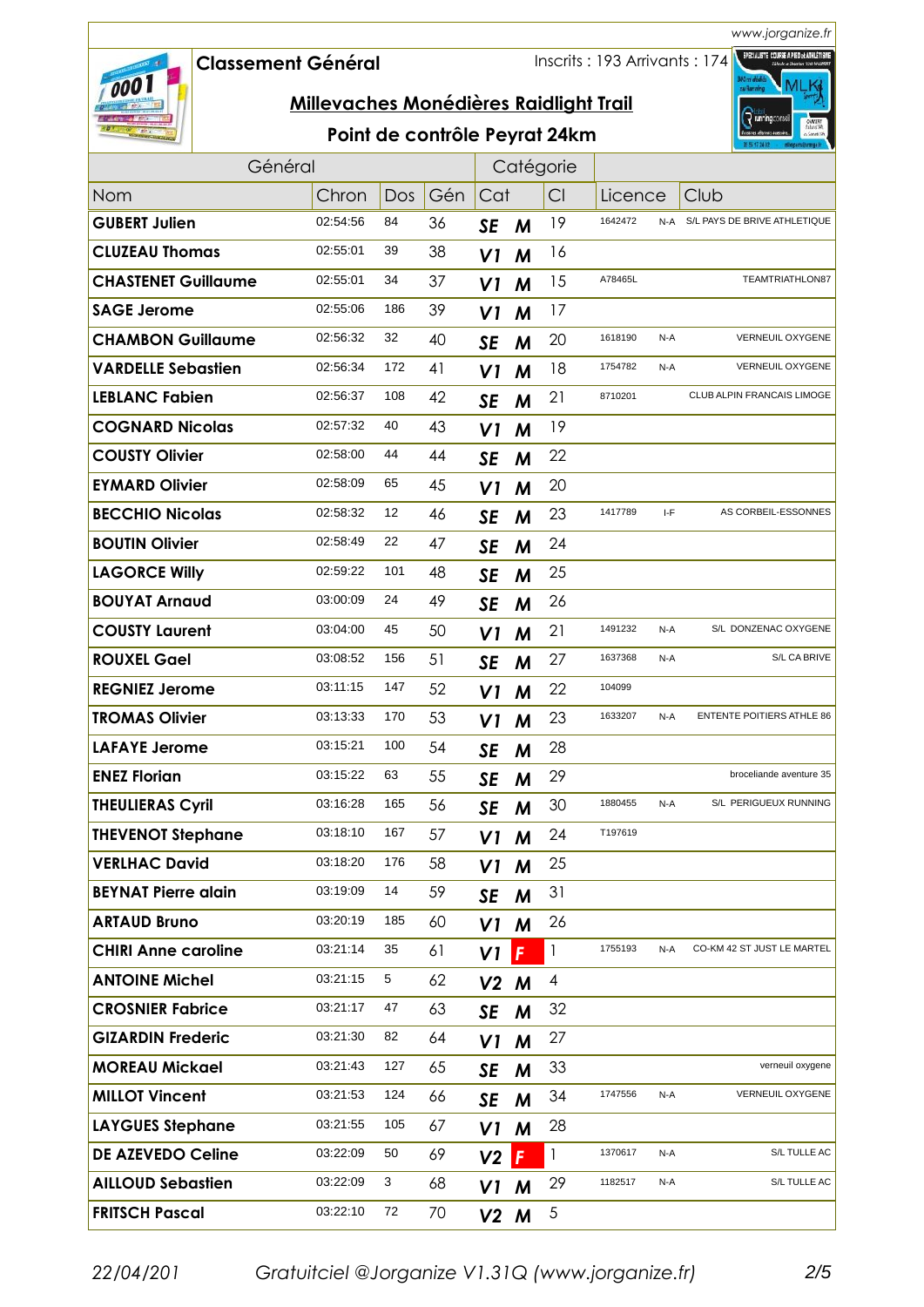*www.jorganize.fr* FPECIALISTE COURSE A PIED & ATHLÉTI

#### **Classement GÈnÈral**

Inscrits : 193 Arrivants : 174



## **Millevaches Monédières Raidlight Trail**

## Point de contrôle Peyrat 24km

|                              | Général  |     |     |                | Catégorie |                |         |            |                                 |
|------------------------------|----------|-----|-----|----------------|-----------|----------------|---------|------------|---------------------------------|
| Nom                          | Chron    | Dos | Gén | Cat            |           | CI             | Licence |            | Club                            |
| <b>SOUIL Stephane</b>        | 03:22:11 | 161 | 72  | V1             | M         | 30             |         |            | les rumeurs des vignes          |
| <b>THIBART Sebastien</b>     | 03:22:11 | 168 | 71  | <b>SE</b>      | M         | 35             |         |            |                                 |
| <b>BOULBARD Johan</b>        | 03:25:30 | 18  | 73  | <b>SE</b>      | M         | 36             |         |            |                                 |
| <b>MATHIEU Julien</b>        | 03:26:00 | 119 | 74  | <b>SE</b>      | M         | 37             |         |            |                                 |
| <b>DELOCHE Boris</b>         | 03:26:31 | 54  | 75  | <b>SE</b>      | M         | 38             |         |            |                                 |
| <b>CUZIN Laurent</b>         | 03:27:09 | 189 | 76  | VI             | M         | 31             |         |            |                                 |
| <b>FAUCHER Sebastien</b>     | 03:27:33 | 71  | 78  | <b>SE</b>      | M         | 39             | 1686743 | N-A        | S/L ATHLETISME ST PANTALEON     |
| <b>CATAK Abdullah</b>        | 03:27:33 | 29  | 77  | V1             | M         | 32             | 1662898 | N-A        | S/L ATHLETISME ST PANTALEON     |
| <b>FARGEAS Olivier</b>       | 03:27:47 | 67  | 79  | VI             | M         | 33             |         |            | canipat'87                      |
| <b>ROBIN Louis</b>           | 03:27:59 | 152 | 80  | VI             | M         | 34             |         |            | tours'n aventure                |
| <b>JUQUELIER Frederic</b>    | 03:28:03 | 99  | 81  | VI             | M         | 35             |         |            |                                 |
| <b>BRUN Jean-sébastien</b>   | 03:29:04 | 193 | 82  | <b>SE</b>      | M         | 40             |         |            |                                 |
| <b>MERCIER Claude</b>        | 03:29:06 | 122 | 83  | V3             | M         | 1              | 686365  | I-F        | SA MONTROUGE PARIS 12           |
| <b>AYMARD Romain</b>         | 03:29:36 | 8   | 84  | V1             | M         | 36             | 37036   |            | <b>USRAC</b>                    |
| <b>GUERTIN Philippe</b>      | 03:29:37 | 85  | 85  | V <sub>2</sub> | M         | 6              | 1033895 | <b>CEN</b> | US RENAUDINE ATHLE CROSS        |
| <b>BESSIERE Arnaud</b>       | 03:29:55 | 13  | 86  | VI             | M         | 37             |         |            |                                 |
| <b>TEREYGEOL Laurent</b>     | 03:29:56 | 164 | 87  | V1             | M         | 38             |         |            |                                 |
| <b>TEILLET Fabrice</b>       | 03:31:30 | 163 | 88  | <b>SE</b>      | M         | 41             | 1782793 | P-L        | S/L AC CHANTONNAISIEN           |
| <b>LAURETTE William</b>      | 03:31:36 | 103 | 89  | VI             | M         | 39             |         |            | lencloitre j.c 86               |
| <b>FOMBEUR Eric</b>          | 03:32:09 | 70  | 90  | V <sub>2</sub> | M         | $\overline{7}$ |         |            | tours'n aventure                |
| <b>DUPPI Daniel</b>          | 03:32:18 | 61  | 91  | V1             | M         | 40             | 1472696 |            | N-A S/L ATHLETISME ST PANTALEON |
| <b>PICHOT Patrice</b>        | 03:32:19 | 136 | 92  | V1             | M         | 41             |         |            | lencloitre j.c 86               |
| <b>HAVVAS Andrew</b>         | 03:33:16 | 89  | 93  | V1             | M         | 42             |         |            | acfa                            |
| <b>MARTINOLI Michel-rene</b> | 03:33:36 | 116 | 94  | V <sub>3</sub> | M         | $\mathbf{2}$   |         |            |                                 |
| <b>CAVROT Mireille</b>       | 03:33:58 | 30  | 95  | V1             | F         | $\mathbf{2}$   | 1123991 | I-F        | MBDA SPORT ATHLETISME           |
| <b>BIZOT Elienne</b>         | 03:34:07 | 15  | 96  | V <sub>1</sub> | M         | 43             | 1895181 | P-L        | S/L AC CHANTONNAISIEN           |
| <b>ROSE Regis</b>            | 03:34:17 | 153 | 97  | V <sub>2</sub> | M         | 8              | 207951  | N-A        | US TALENCE*                     |
| <b>BRIENNE Yann</b>          | 03:34:40 | 26  | 98  | <b>SE</b>      | M         | 42             |         |            | tri-raid-blancois               |
| <b>MANTHE Christophe</b>     | 03:34:43 | 115 | 99  | <b>SE</b>      | M         | 43             |         |            | fcs uzerche nature passion      |
| <b>GAFFET Eric</b>           | 03:35:02 | 74  | 100 | V <sub>2</sub> | M         | 9              | 1306971 | N-A        | S/L ATHLETISME ST PANTALEON     |
| <b>GENGEMBRE Marc</b>        | 03:35:02 | 183 | 101 | <b>SE</b>      | M         | 44             |         |            |                                 |
| <b>HECKMANN Christian</b>    | 03:35:21 | 90  | 102 | V1             | M         | 44             | 1128894 | I-F        | MBDA SPORT ATHLETISME           |
| <b>GUINAND David</b>         | 03:35:48 | 86  | 103 | <b>SE</b>      | M         | 45             |         |            |                                 |
| <b>JEUNET Olivier</b>        | 03:36:17 | 96  | 104 | VI             | M         | 45             |         |            |                                 |
| <b>PRIOUX Sylvain</b>        | 03:37:01 | 144 | 105 | <b>SE</b>      | M         | 46             |         |            | les muscles du plateau          |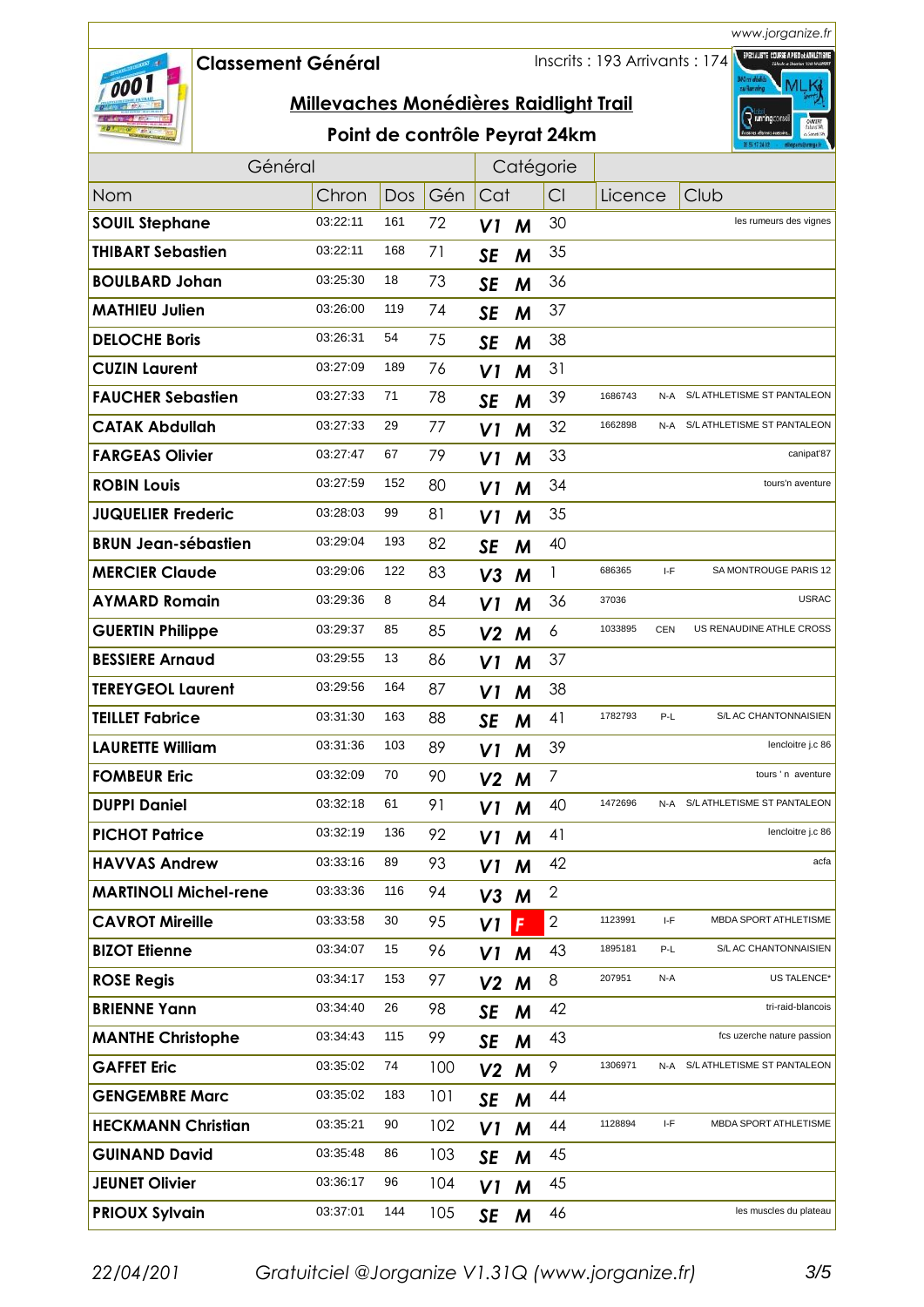# 000

## **Classement GÈnÈral**

Inscrits : 193 Arrivants : 174



|  |  | Point de contrôle Peyrat 24km |
|--|--|-------------------------------|
|--|--|-------------------------------|

| Général                        |          |                |     | Catégorie      |   |    |         |            |                               |
|--------------------------------|----------|----------------|-----|----------------|---|----|---------|------------|-------------------------------|
| Nom                            | Chron    | Dos            | Gén | Cat            |   | Cl | Licence |            | Club                          |
| <b>PATARIN David</b>           | 03:37:17 | 133            | 106 | VI             | M | 46 |         |            | lencloitre j.c 86             |
| <b>CAVROT Christophe</b>       | 03:37:23 | 31             | 107 | V <sub>2</sub> | M | 10 | 1278512 | I-F        | MBDA SPORT ATHLETISME         |
| <b>JUPIN Jean philippe</b>     | 03:38:08 | 98             | 108 | V1             | M | 47 |         |            |                               |
| <b>BREMAUD Benjamin</b>        | 03:38:17 | 25             | 109 | <b>SE</b>      | M | 47 | 1901380 | P-L        | S/L AC CHANTONNAISIEN         |
| <b>VEZANT Anne</b>             | 03:38:25 | 178            | 111 | <b>SE</b>      | F | 1  | 1782703 |            | N-A LES GODASSES AMBAZACOISES |
| <b>AUFAURE Benoit</b>          | 03:38:25 | 7              | 110 | <b>SE</b>      | M | 48 |         |            | team saucisson                |
| <b>ADNET Claude</b>            | 03:38:40 | $\overline{2}$ | 112 | V <sub>2</sub> | M | 11 |         |            |                               |
| <b>QUETEL Pierre</b>           | 03:38:52 | 145            | 113 | <b>SE</b>      | M | 49 | 1559307 | N-A        | S/L ATHLETISME ST PANTALEON   |
| <b>CIBERT Stephane</b>         | 03:38:56 | 37             | 114 | VI             | M | 48 |         |            |                               |
| <b>LOURDEAU Bruno</b>          | 03:38:57 | 112            | 115 | V <sub>2</sub> | M | 12 |         |            | lencloitre j.c 86             |
| <b>VILLETTE Nicolas</b>        | 03:39:26 | 181            | 116 | V1             | M | 49 |         |            |                               |
| <b>COLOMBIER Cedric</b>        | 03:39:29 | 41             | 117 | V1             | M | 50 |         |            |                               |
| <b>DUPUY Jean-francois</b>     | 03:40:28 | 62             | 118 | V1             | M | 51 | 1465521 | N-A        | VERNEUIL OXYGENE              |
| <b>VERSTRAETE Nicolas</b>      | 03:43:48 | 177            | 119 | V <sub>2</sub> | M | 13 | 797956  | I-F        | <b>MBDA SPORT ATHLETISME</b>  |
| <b>ROUSSET Arnaud</b>          | 03:43:49 | 155            | 120 | V1             | M | 52 | 1461171 | I-F        | MBDA SPORT ATHLETISME         |
| <b>GIRAUD Samuel</b>           | 03:45:00 | 81             | 121 | VI             | M | 53 |         |            |                               |
| <b>FEUILLADE Jean-francois</b> | 03:45:37 | 69             | 122 | V1             | M | 54 | 1210157 | N-A        | S/L ATHLETISME ST PANTALEON   |
| <b>BOURGES Pierre</b>          | 03:46:51 | 19             | 123 | VI             | M | 55 |         |            |                               |
| <b>HATTON Frederic</b>         | 03:47:19 | 88             | 124 | V <sub>2</sub> | M | 14 | 1092315 | <b>CEN</b> | US RENAUDINE ATHLE CROSS      |
| <b>MINGUENAUD Stephane</b>     | 03:48:03 | 125            | 125 | VI             | M | 56 | 1127338 | I-F        | MBDA SPORT ATHLETISME         |
| <b>SERVANTIE Remi</b>          | 03:49:26 | 191            | 127 | V1             | M | 58 | 1957776 | N-A        | S/L TULLE AC                  |
| <b>DUMONT Olivier</b>          | 03:49:26 | 190            | 126 | V1             | M | 57 |         |            | lagraule nature               |
| <b>ADAM Jean-michel</b>        | 03:49:27 | 192            | 128 | V1             | M | 59 |         |            | lagraule nature               |
| <b>BASTIE Frederic</b>         | 03:49:46 | 11             | 129 | VI             | M | 60 |         |            | fcs uzerche nature passion    |
| <b>PINGARD Olivier</b>         | 03:50:04 | 139            | 130 | V1             | M | 61 |         |            |                               |
| <b>LARGE Stephane</b>          | 03:50:05 | 102            | 131 | V <sub>2</sub> | M | 15 |         |            |                               |
| <b>LEPORET Eric</b>            | 03:50:20 | 110            | 132 | V <sub>2</sub> | M | 16 | 1356592 | N-A        | S/L PAYS DE BRIVE ATHLETIQUE  |
| <b>VAREILLE Philippe</b>       | 03:50:21 | 173            | 133 | V <sub>2</sub> | M | 17 | 1364838 | N-A        | S/L PAYS DE BRIVE ATHLETIQUE  |
| <b>PIERRARD Christophe</b>     | 03:51:22 | 137            | 134 | V1             | M | 62 | uzerche |            | CHRISTOPHE PIERRARD           |
| <b>IBORRA Jose</b>             | 03:51:27 | 92             | 135 | $V2$ M         |   | 18 |         |            |                               |
| <b>REYROLLE Florian</b>        | 03:51:28 | 149            | 136 | V <sub>2</sub> | M | 19 |         |            | ecla/team raidlight provence  |
| <b>MOZE Bruno</b>              | 03:51:56 | 187            | 137 | V <sub>1</sub> | M | 63 |         |            |                               |
| <b>JACON Christophe</b>        | 03:52:47 | 94             | 138 | VI             | M | 64 | 1761512 | N-A        | S/L PAYS DE BRIVE ATHLETIQUE  |
| <b>MOUROUX Laurent</b>         | 03:54:16 | 128            | 139 | SE             | M | 50 |         |            | fcs uzerche nature passion    |
| <b>GUITARD Jean michel</b>     | 03:55:23 | 78             | 140 | V <sub>2</sub> | M | 20 |         |            |                               |